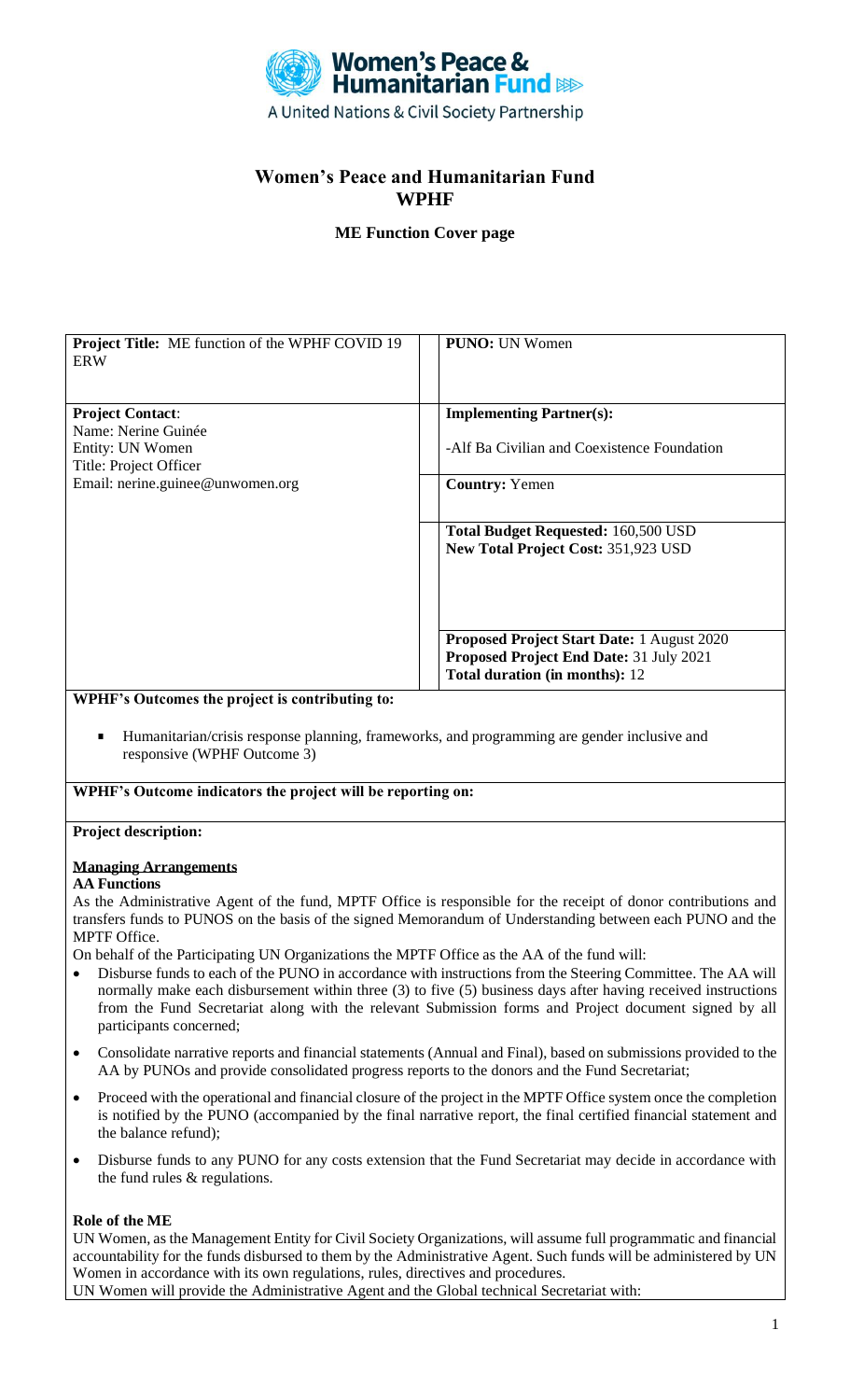

## A United Nations & Civil Society Partnership

- a) Annual narrative progress reports, to be provided within a maximum of three months of the end of the calendar year (by 31 March).
- b) A final narrative report at the end of the project's activities, to be provided within a maximum of three months of the end of the year (by 31 March). The final report provides a summary of the results and achievements compared with the Fund's aims and objectives.

UN Women will also provide the AA with the following financial statements and reports prepared in accordance with the accounting and reporting procedures applicable to the concerned

(a) Annual financial report as of 31 December with respect to the funds disbursed to it from the Fund Account no later than four (4) months (30 April) after the end of the calendar year;

(b) Certified final financial statements and final financial reports after the completion of the activities in the approved programmatic document, including the final year of the activities in the approved programmatic document to be provided no later than five (5) months (31 May) after the end of the calendar year in which the financial closure of the activities in the approved programmatic document occurs

In its role as the UN Management Entity, UN Women will ensure monitoring, evaluation and audits of the project in line with its rules and regulations and with the provisions comprised in the Project Cooperation Agreement signed between UN Women and the CSO. It will also provide technical support and capacity building to the CSO to facilitate the achievement of results.

## **Role of partner CSO**

The CSO will be responsible for quality, results oriented and timely implementation of the project. Any change in the project activities must be done in close consultation with and after approval from the Management Entity. The CSO provides UN Women quarterly narrative and financial reports, using UN Women's reporting templates. The CSO will also provide annual and final narrative reports, no later than two months after the end of the calendar year (by 28 February).

The CSO will ensure full participation in the initiatives launched by the Management Entity or the Global Secretariat, linked to monitoring, evaluation, knowledge management and/or communications.

CSOs will inform UN Women of any public activity related to the project at least two weeks in advance.

### **Public Disclosure**

The Fund Secretariat and Administrative Agent will ensure that operations of the fund are publicly disclosed on the Administrative Agent's website (http://mptf.undp.org).

| <b>PUNO</b>                 |                         |  |  |
|-----------------------------|-------------------------|--|--|
| Name of $PUNO1$             | UN Women Iraq and Yemen |  |  |
| Name of PUNO Representative | Dina Zorba              |  |  |
| Title                       | Representative          |  |  |
| Signature                   |                         |  |  |
| Date & Seal                 | 21 July 2020            |  |  |